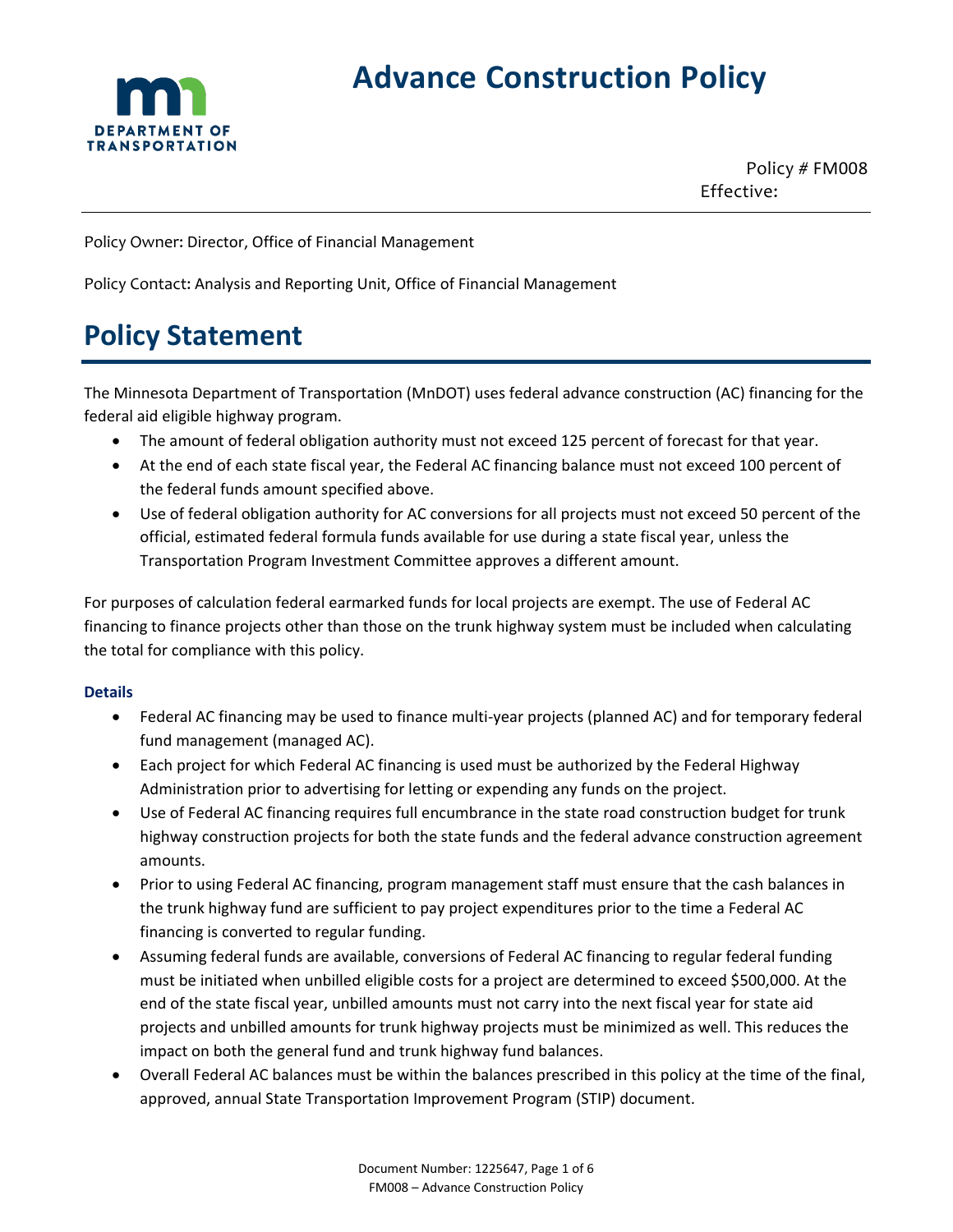- MnDOT must not utilize additional advance construction that would exceed these Federal AC financing limits unless the Transportation Program Investment Committee, in consultation with the Chief Financial Officer, approves the use in advance.
- If any forecast projects that these Federal AC financing limits will be exceeded, changes must be proposed to the Federal AC financing plan to bring it back into compliance by the beginning of the following year's STIP.

### Reason for Policy

[Minnesota Statutes §167.60](https://www.revisor.mn.gov/statutes/cite/167.60) requires the commissioner to develop a debt-financing management policy for trunk highway bonds, federal advance construction funds, and other forms of highway financing based on debt or future repayment.

Use of federal Advance Construction financing allows MnDOT to maximize the use of federal funds. There are two types of Advance Construction:

#### **Planned Advance Construction**

Planned advance construction more closely matches actual reimbursements from the Federal Highway Administration when project expenditures occur on multi-year projects. Expenditures for projects exceeding \$1 million are multi-year payments; typically, these payouts will be 30% in the first year, 50% in the second year, and 20% in the third year.

Use of Federal AC financing allows executing a Federal AC agreement for the entire project, but delaying the use of regular federal funding until times that more closely match when actual project expenditures occur by executing Federal AC conversions to regular federal funds at various times during the project's timeframe.

The use of Federal AC frees up, on a one-time basis, federal funds in the first year of multi-year federal projects that otherwise would have been entirely committed to these projects. The State Transportation Improvement Program (STIP) includes Planned AC and paybacks.

#### **Managed Advance Construction**

Another type of use of Federal AC financing is "managed AC." Managed AC involves entering into Federal AC agreements in order to respond to unplanned events such as delays in actual receipt of federal funding during a federal fiscal year. The U.S. Congress has not been able to pass full year appropriations legislation prior to the start of a federal fiscal year for a number of years. This results in receipt of only portions of the total amount of funding for a federal fiscal year, rather than the entire amount early in the year.

Federal AC financing bridges the gap in time between federal approval and federal obligation authority (funding). In addition, because the federal fiscal year runs from October to September, while the state fiscal year runs from July to June, Federal AC financing is used for the period of July through September. Managed AC is typically not included in the STIP and does not have planned AC paybacks.

### Applicability

All MnDOT employees must comply with MnDOT policies.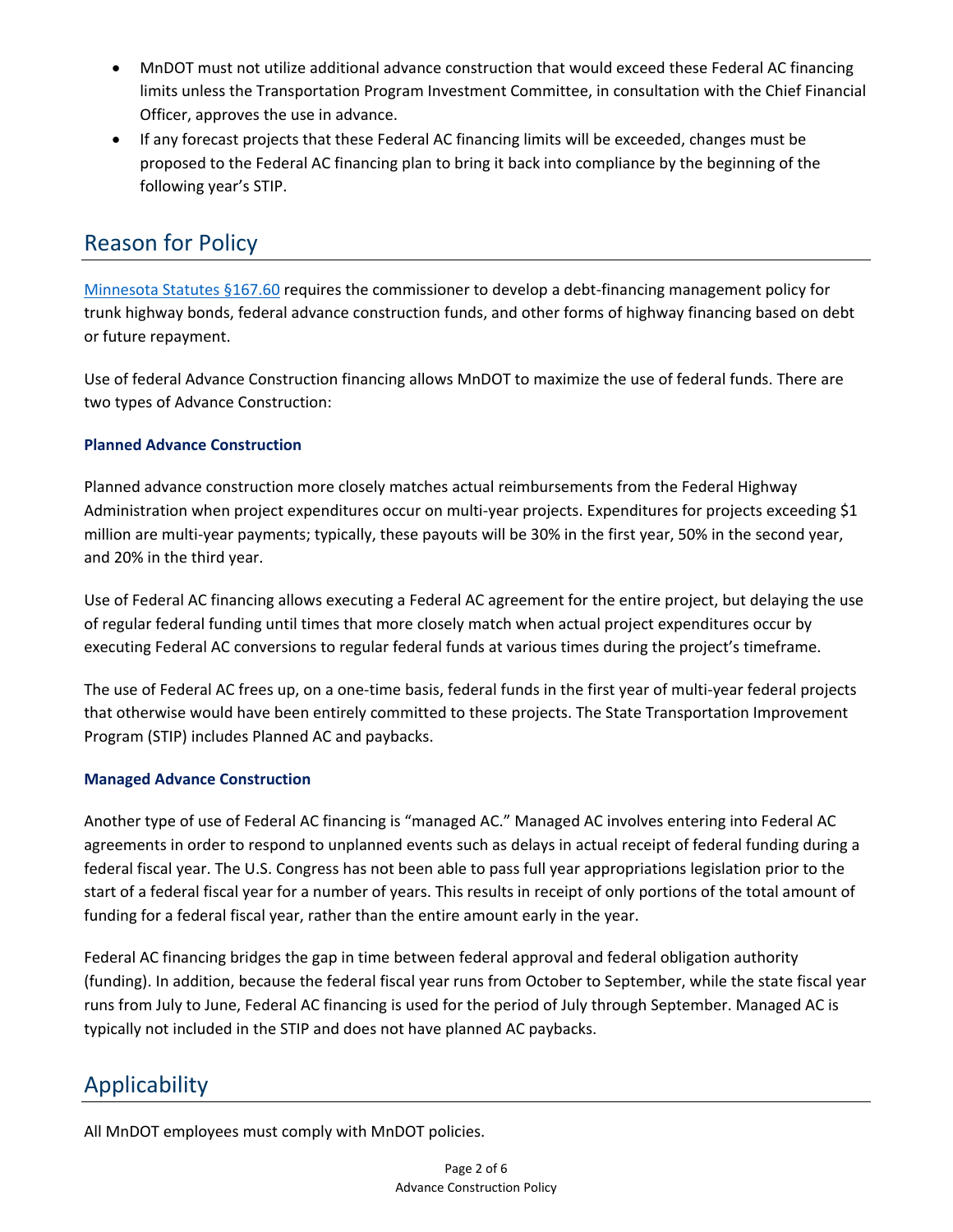Key stakeholders affected by this policy include:

- Commissioner
- Chief Financial Officer
- Capital Highway Program Financial Manager
- Financial Controller & Director, Financial Management
- District Engineers/Office Directors
- Transportation Program Investment Committee

### **Definitions**

#### **Advance Construction**

The Federal Highway Administration authorization to start a project without the commitment of regular federal funds until such time in the future when regular federal funds may be applied.

#### **Federal Aid Advance Construction Agreements (referred to as Federal AC financing in this policy)**

A special type of federal aid agreement. Typically rather than receiving reimbursement on a concurrent basis, reimbursement occurs in future periods of time or future years, with the agreements based on future federal aid amounts expected as allocation to MnDOT. Actual reimbursement, often referred to as a "conversion," is typically a lump sum amount, representing reimbursement of costs incurred in the previous periods. When this occurs, this reduces the amount of federal funds available for current year project agreements.

#### **Federal Aid Agreements**

Agreements between MnDOT and the Federal Highway Administration, approved on a project-by-project basis with project costs reimbursed on a scheduled basis. The total dollar amount of an agreement is the maximum amount of reimbursement. Reimbursement is typically for 80% of eligible costs. Since the entire amount of a project encumbrance is an expenditure on a budgetary basis, so too is the entire amount of the federal aid agreement for the same project.

#### **Federal Appropriation**

Authorization of funding expenditures from Congress through passage of a federal appropriation law.

#### **Federal Earmarked Funds**

Funds that the U.S. Congress allocates to specific projects; this funding is separate from the formula funding.

#### **Federal Obligation Authority Forecast**

The amount of federal formula funding that is specifically allocated to Minnesota (and each state), based on approved federal appropriations or continuing resolutions.

#### **Obligation Authority**

The total spending limit of federal funds within a given federal fiscal year that FHWA has legally committed to future reimbursements.

#### **State Transportation Improvement Program (STIP)**

A federally required document listing transportation projects using anticipated federal transportation dollars within a four-year window. This list of projects includes state and local transportation projects funded with federal highway or federal transit funds. Minnesota also includes most projects on the state trunk highway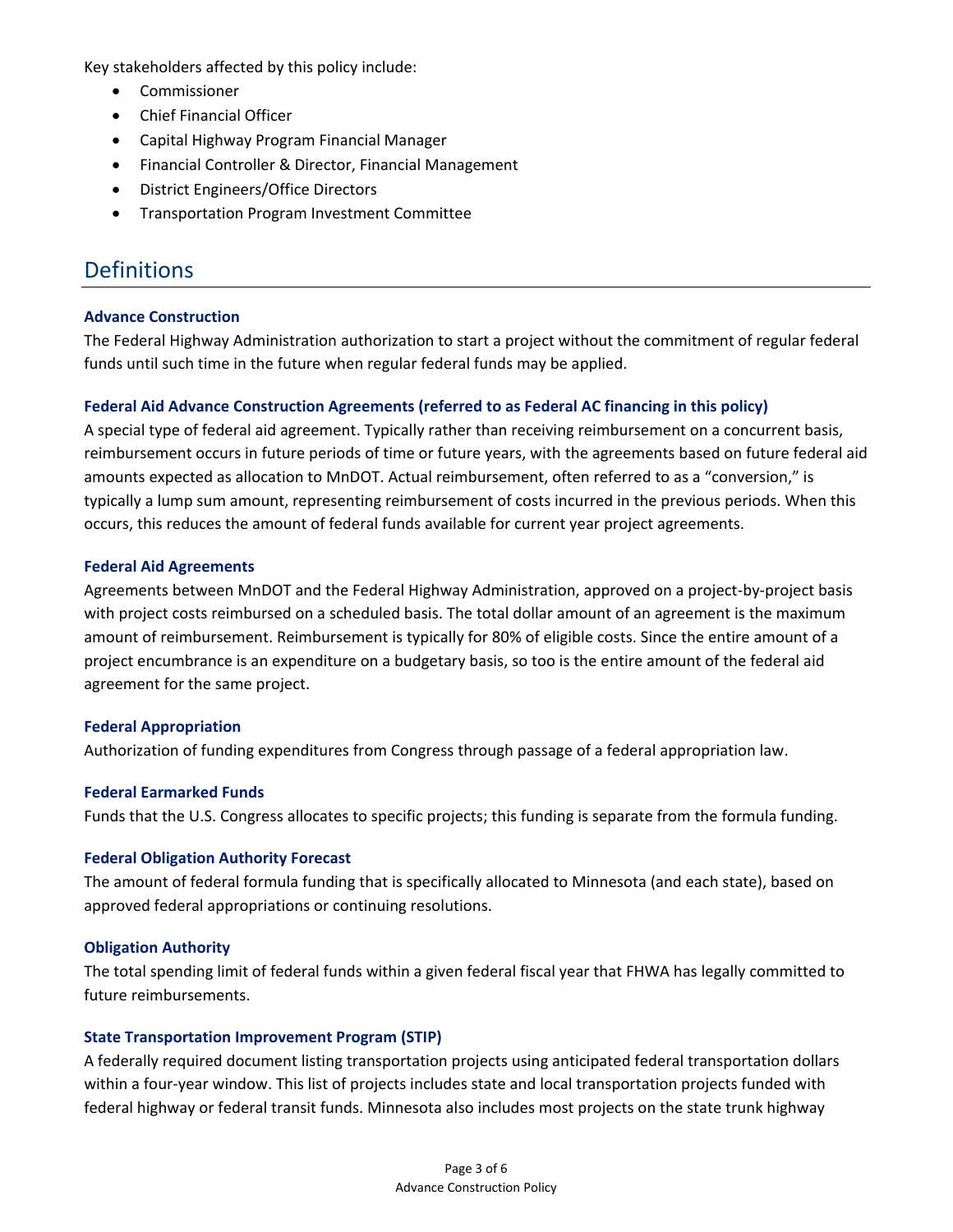system regardless of funding source (federal or state). Rail, port, and aeronautics projects are included for information purposes. Refer to the [State Transportation Improvement Program](http://www.dot.state.mn.us/planning/program/stip.html) website for details.

#### **Transportation Program Investment Committee (TPIC)**

A MnDOT committee with the mission to provide policy direction for MnDOT's capital investments on the transportation system and make programmatic capital investment decisions and recommendations to the Commissioner.

#### **Trunk Highway Fund**

The principal operating fund for MnDOT and, to some extent, for the Department of Public Safety. It is supported by state motor fuel taxes, vehicle registration fees, and vehicle sales taxes and used for construction, maintenance, and operation of Minnesota's trunk highway transportation infrastructure. Annual transfers of funds to the Minnesota Management & Budget (MMB) debt service account in the state debt service fund are also made from this fund.

### Responsibilities

#### **Commissioner**

• Approve the STIP.

#### **Chief Financial Officer**

• Consult with the Director of the Office of Transportation System Management whenever there is a proposal to exceed the use of advance construction financing.

#### **Capital Highway Program Financial Manager, Office of Financial Management**

- Prepare STIP Financial Plan.
- Forecast federal funds.
- Prepare quarterly advance construction reports and submit to the Federal Highway Administration.
- Inform the Transportation Program Investment Committee about the planned use of advance construction in the upcoming STIP, as part of the presentation to the committee about the entire STIP.

#### **District Engineers/Office Directors**

- Manage the State Highway Improvement Program within the STIP.
- Approve the use of planned advance construction financing within their area of responsibility.

#### **Financial Controller & Director, Financial Management**

- Ensure that the planned use of advance construction financing is consistent with MnDOT policy.
- Review policy every two years, or sooner as necessary, to ensure policy remains up-to-date.
- Ensure documents and training associated with the policy remain current.
- Work with Policy Coordinator to revise policy and/or confirm its accuracy.
- Communicate policy revisions, reviews, and retirements to stakeholders.

#### **Transportation Program Investment Committee**

- Review the overall use of advance construction financing as part of the annual STIP adoption process.
- Recommend to the Commissioner approval of the STIP.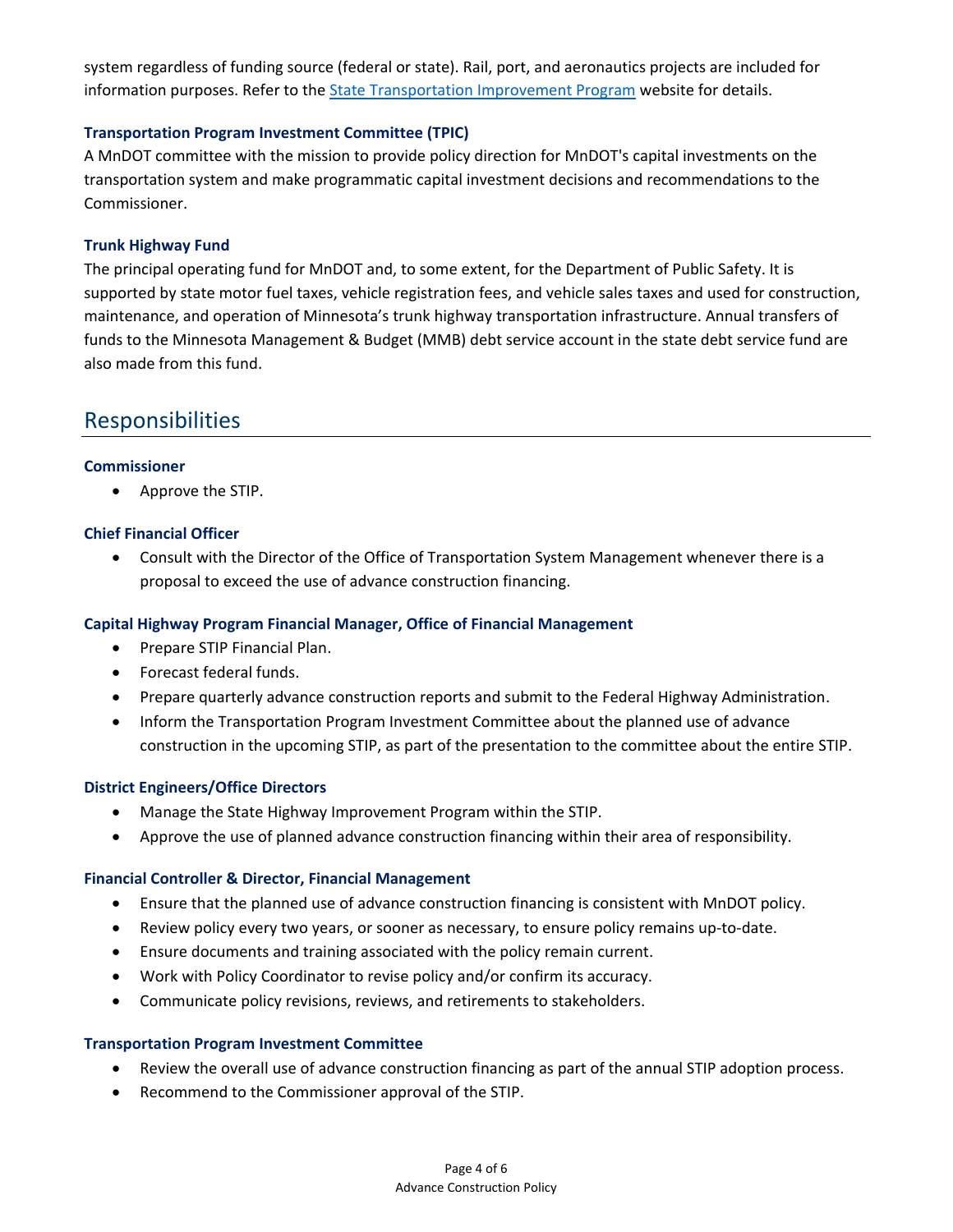### Resources & Related Information

- [Minnesota Statutes §167.60](https://www.revisor.mn.gov/statutes/?id=167.60) *Debt-Financing Management Policy*
- [State Transportation Improvement Program](http://www.dot.state.mn.us/planning/program/stip.html) website
- Business Data Catalog (BDC) accessible from employee Intranet
- MnDOT's [Policy Website](http://www.dot.state.mn.us/policy/index.html)
- MnDOT [Cash Balance Policy](http://www.dot.state.mn.us/policy/financial/fm005.html)

### History & Updates

#### Title: *Advance Construction Policy (2020)*

| <b>Revision</b>          | <b>Date</b>    | <b>Comments</b>                              |
|--------------------------|----------------|----------------------------------------------|
| <b>Initial Adoption</b>  | $7 - 1 - 2010$ | Policy #2.5 adopted                          |
| 1 <sup>st</sup> Revision | 7-9-2013       | Policy updated and renumbered FM008          |
| 2 <sup>nd</sup> Revision |                | Policy updated and converted to new template |
| 3 <sup>rd</sup> Revision |                |                                              |